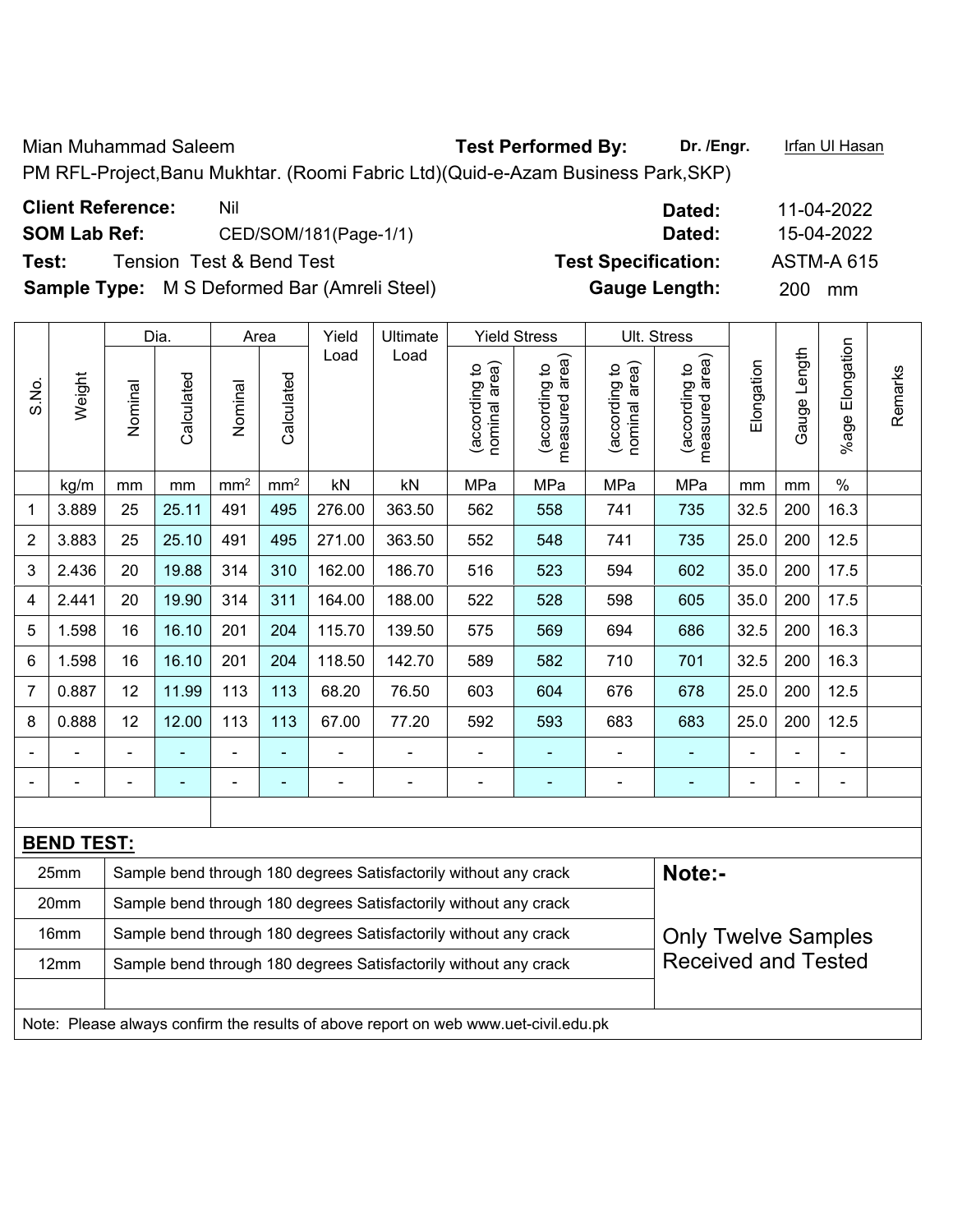Bhanero Textile Mills Ltd U# 4 **Test Performed By:** Dr. /Engr. **Amina Rajpoot** 

18Km Faisalabad Rd Ferozewatton.(Bhanero Textile Mills (Spinning) Unit-04)

| <b>Client Reference:</b> | Nil     |
|--------------------------|---------|
| COM Lah Dof.             | CED/SOM |

**Test:** Tension Test & Bend Test **Test Specification:** ASTM-A 615

|                |                   |                                                                  | Dia.       |                 | Area            | Yield                    | Ultimate                                                                            |                                | <b>Yield Stress</b>             |                                | Ult. Stress                                 |            |                |                 |         |
|----------------|-------------------|------------------------------------------------------------------|------------|-----------------|-----------------|--------------------------|-------------------------------------------------------------------------------------|--------------------------------|---------------------------------|--------------------------------|---------------------------------------------|------------|----------------|-----------------|---------|
| S.No.          | Weight            | Nominal                                                          | Calculated | Nominal         | Calculated      | Load                     | Load                                                                                | nominal area)<br>(according to | (according to<br>measured area) | (according to<br>nominal area) | (according to<br>measured area)<br>measured | Elongation | Gauge Length   | %age Elongation | Remarks |
|                | kg/m              | mm                                                               | mm         | mm <sup>2</sup> | mm <sup>2</sup> | kN                       | kN                                                                                  | MPa                            | MPa                             | MPa                            | MPa                                         | mm         | mm             | $\%$            |         |
| 1              | 2.238             | 20                                                               | 19.05      | 314             | 285             | 142.50                   | 181.20                                                                              | 454                            | 500                             | 577                            | 636                                         | 40.0       | 200            | 20.0            |         |
| $\overline{2}$ | 2.246             | 20                                                               | 19.09      | 314             | 286             | 140.70                   | 180.50                                                                              | 448                            | 492                             | 575                            | 631                                         | 40.0       | 200            | 20.0            |         |
| 3              | 1.526             | 16                                                               | 15.73      | 201             | 194             | 90.50                    | 127.00                                                                              | 450                            | 466                             | 632                            | 654                                         | 37.5       | 200            | 18.8            |         |
| 4              | 1.523             | 16                                                               | 15.72      | 201             | 194             | 92.20                    | 128.20                                                                              | 459                            | 476                             | 638                            | 661                                         | 40.0       | 200            | 20.0            |         |
| 5              | 1.026             | 12                                                               | 12.90      | 113             | 131             | 72.00                    | 90.20                                                                               | 637                            | 551                             | 798                            | 690                                         | 27.5       | 200            | 13.8            |         |
| 6              | 1.002             | 12                                                               | 12.75      | 113             | 128             | 64.50                    | 83.20                                                                               | 570                            | 506                             | 736                            | 653                                         | 30.0       | 200            | 15.0            |         |
|                |                   |                                                                  |            | ä,              | ä,              |                          |                                                                                     | $\blacksquare$                 |                                 |                                |                                             |            |                | $\blacksquare$  |         |
| ÷              |                   | $\blacksquare$                                                   | ÷,         | ÷,              | Ξ               | $\overline{\phantom{a}}$ | $\blacksquare$                                                                      | $\overline{\phantom{a}}$       | ÷                               | ÷                              | $\blacksquare$                              | ÷          | $\blacksquare$ | $\blacksquare$  |         |
|                |                   |                                                                  |            | $\blacksquare$  | ۰               |                          | $\blacksquare$                                                                      | $\overline{\phantom{a}}$       | ÷                               | ÷                              | $\blacksquare$                              | ÷          | ÷,             | $\blacksquare$  |         |
|                |                   | ÷                                                                |            | ÷,              | ٠               |                          | $\blacksquare$                                                                      | $\overline{\phantom{a}}$       | ÷                               |                                | $\blacksquare$                              | ÷          | L,             | $\blacksquare$  |         |
|                |                   |                                                                  |            |                 |                 |                          |                                                                                     |                                |                                 |                                |                                             |            |                |                 |         |
|                | <b>BEND TEST:</b> |                                                                  |            |                 |                 |                          |                                                                                     |                                |                                 |                                |                                             |            |                |                 |         |
|                | 20mm              |                                                                  |            |                 |                 |                          | Sample bend through 180 degrees Satisfactorily without any crack                    |                                |                                 |                                | Note:-                                      |            |                |                 |         |
|                | 16mm              | Sample bend through 180 degrees Satisfactorily without any crack |            |                 |                 |                          |                                                                                     |                                |                                 |                                |                                             |            |                |                 |         |
|                | 12mm              |                                                                  |            |                 |                 |                          | Sample bend through 180 degrees Satisfactorily without any crack                    |                                |                                 |                                | <b>Only Nine Samples</b>                    |            |                |                 |         |
|                |                   |                                                                  |            |                 |                 |                          |                                                                                     |                                |                                 |                                | <b>Received and Tested</b>                  |            |                |                 |         |
|                |                   |                                                                  |            |                 |                 |                          |                                                                                     |                                |                                 |                                |                                             |            |                |                 |         |
|                |                   |                                                                  |            |                 |                 |                          | Note: Please always confirm the results of above report on web www.uet-civil.edu.pk |                                |                                 |                                |                                             |            |                |                 |         |

**Client Reference:** Nil **Dated:** 12-04-2022 **SOM Lab Ref:** CED/SOM/180(Page-1/1) **Dated:** 15-04-2022 **Sample Type:** Deformed Bar **Gauge Length:** 200 mm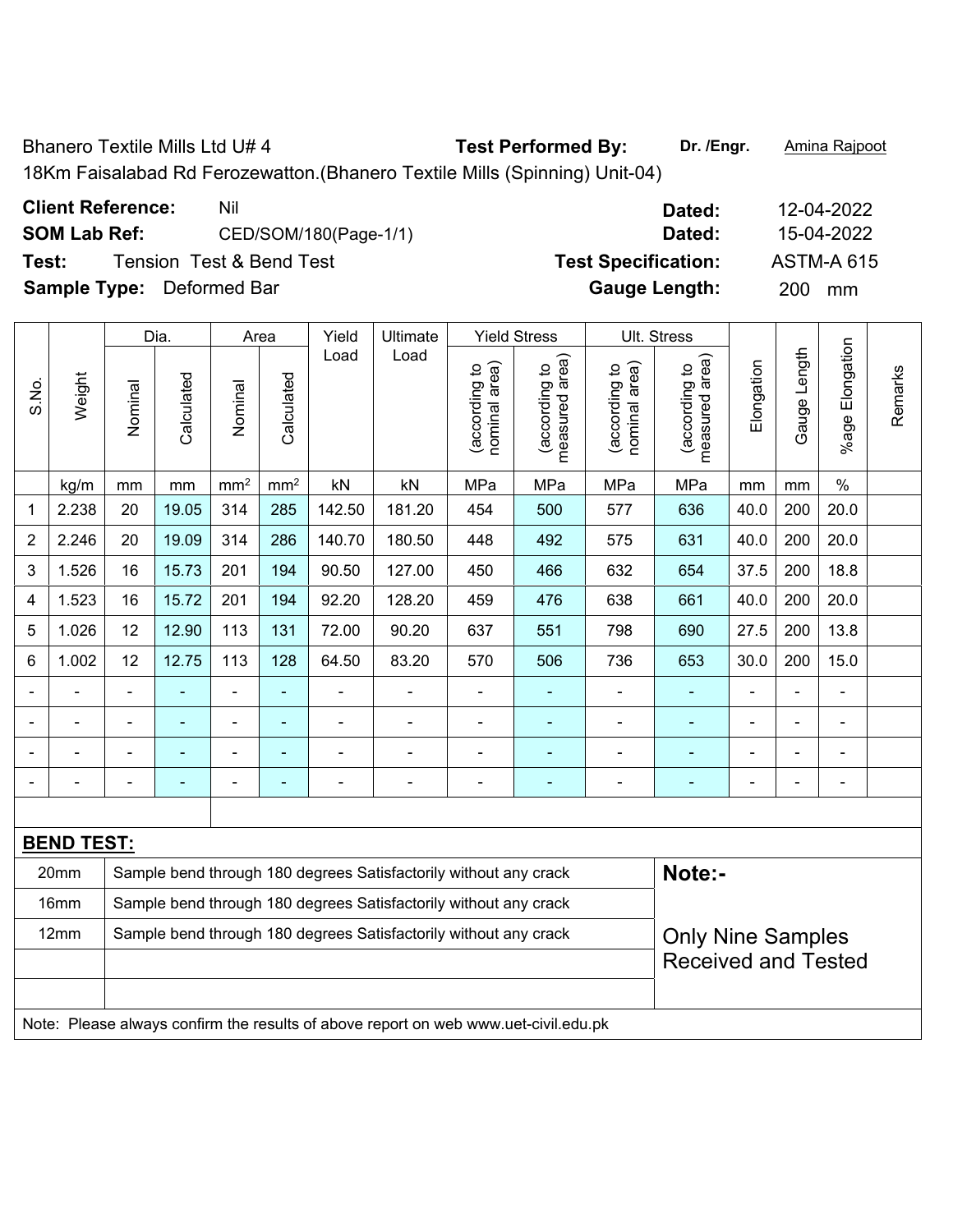Builders & Co.

Г

 $\overline{\phantom{a}}$ 

## **Client Reference:** Nil

**Test:** Tension Test & Bend Test **Test Specification:** ASTM-A-615 **Gauge Length:** 8 inch **Sample Type:** Deformed Bar (FF Steel)

|  | $-$ | $\overline{\phantom{0}}$ | $\overline{\phantom{a}}$ | <br>$-$ |  |  |  | -------- |  |  |
|--|-----|--------------------------|--------------------------|---------|--|--|--|----------|--|--|
|  |     |                          |                          |         |  |  |  |          |  |  |
|  |     |                          |                          |         |  |  |  |          |  |  |
|  |     |                          |                          |         |  |  |  |          |  |  |
|  |     |                          |                          |         |  |  |  |          |  |  |

**SOM Lab Ref:** 179 (Page-1/1) **Dated:** 15-04-2022 **Dated:** 15-04-2022

|                |                   |                          | Dia.                   |                              | Area            | Yield          | Ultimate                                                                            |                                | <b>Yield Stress</b>             |                                | Ult. Stress                     |                |                |                              |         |
|----------------|-------------------|--------------------------|------------------------|------------------------------|-----------------|----------------|-------------------------------------------------------------------------------------|--------------------------------|---------------------------------|--------------------------------|---------------------------------|----------------|----------------|------------------------------|---------|
| S.No.          | Weight            | Nominal                  | Calculated             | Nominal                      | Calculated      | Load           | Load                                                                                | (according to<br>nominal area) | (according to<br>measured area) | (according to<br>nominal area) | (according to<br>measured area) | Elongation     | Gauge Length   | Elongation<br>$%$ age        | Remarks |
|                | lb/ft             | $\#$                     | in                     | in <sup>2</sup>              | in <sup>2</sup> | Tons           | Tons                                                                                | psi                            | psi                             | psi                            | psi                             | in             | in             | $\%$                         |         |
| 1              | 2.619             | 8                        | 0.990                  | 0.79                         | 0.770           | 25.05          | 32.90                                                                               | 69920                          | 71740                           | 91840                          | 94220                           | 1.30           | 8.0            | 16.3                         |         |
| $\overline{2}$ | 1.455             | 6                        | 0.738                  | 0.44                         | 0.428           | 14.14          | 18.67                                                                               | 70870                          | 72860                           | 93610                          | 96230                           | 1.20           | 8.0            | 15.0                         |         |
| 3              | 0.667             | $\overline{4}$           | 0.500                  | 0.20                         | 0.196           | 6.39           | 8.69                                                                                | 70480                          | 71920                           | 95770                          | 97730                           | 1.00           | 8.0            | 12.5                         |         |
|                |                   | $\blacksquare$           | $\blacksquare$         | $\blacksquare$               |                 |                | $\blacksquare$                                                                      |                                |                                 |                                | $\blacksquare$                  |                |                | $\blacksquare$               |         |
|                |                   |                          |                        | $\blacksquare$               |                 |                | $\blacksquare$                                                                      | $\blacksquare$                 |                                 |                                |                                 |                |                | $\blacksquare$               |         |
| $\blacksquare$ |                   | $\blacksquare$           | ٠                      | ۰                            | ۳               | $\blacksquare$ | $\blacksquare$                                                                      | $\blacksquare$                 | ۰                               | $\blacksquare$                 | $\blacksquare$                  | $\blacksquare$ | $\blacksquare$ | $\blacksquare$               |         |
| ÷              |                   | $\blacksquare$           | ÷                      | ÷,                           | $\blacksquare$  | ÷              | $\blacksquare$                                                                      | $\blacksquare$                 | ÷                               | ÷                              | -                               | $\blacksquare$ | $\blacksquare$ | $\blacksquare$               |         |
|                |                   | $\blacksquare$           | $\blacksquare$         | ÷,                           | ٠               | ÷              | $\overline{\phantom{a}}$                                                            | $\blacksquare$                 | $\blacksquare$                  | $\blacksquare$                 | $\blacksquare$                  | $\blacksquare$ | $\blacksquare$ | $\blacksquare$               |         |
|                |                   | $\blacksquare$           | $\blacksquare$         | $\qquad \qquad \blacksquare$ | ٠               | ä,             | $\blacksquare$                                                                      | ä,                             | ۰                               | $\blacksquare$                 | $\blacksquare$                  | $\blacksquare$ |                | $\blacksquare$               |         |
| ۰              | $\blacksquare$    | $\overline{\phantom{a}}$ | ÷                      | $\qquad \qquad \blacksquare$ | ۰               | ÷              | $\overline{a}$                                                                      | $\blacksquare$                 | $\blacksquare$                  | -                              | $\blacksquare$                  | $\blacksquare$ |                | $\qquad \qquad \blacksquare$ |         |
|                |                   |                          |                        |                              |                 |                |                                                                                     |                                |                                 |                                |                                 |                |                |                              |         |
|                | <b>BEND TEST:</b> |                          |                        |                              |                 |                |                                                                                     |                                |                                 |                                |                                 |                |                |                              |         |
|                |                   |                          | No Bend test performed |                              |                 |                |                                                                                     |                                |                                 |                                | Note:-                          |                |                |                              |         |
|                |                   |                          |                        |                              |                 |                |                                                                                     |                                |                                 |                                |                                 |                |                |                              |         |
|                |                   |                          |                        |                              |                 |                |                                                                                     |                                |                                 |                                | <b>Only Three Samples</b>       |                |                |                              |         |
|                |                   |                          |                        |                              |                 |                |                                                                                     |                                |                                 |                                | <b>Received and Tested</b>      |                |                |                              |         |
|                |                   |                          |                        |                              |                 |                |                                                                                     |                                |                                 |                                |                                 |                |                |                              |         |
|                |                   |                          |                        |                              |                 |                | Note: Please always confirm the results of above report on web www.uet-civil.edu.pk |                                |                                 |                                |                                 |                |                |                              |         |

Tahir Mehmood **Test Performed By:** Dr. /Engr. **Asad Ali Gillani**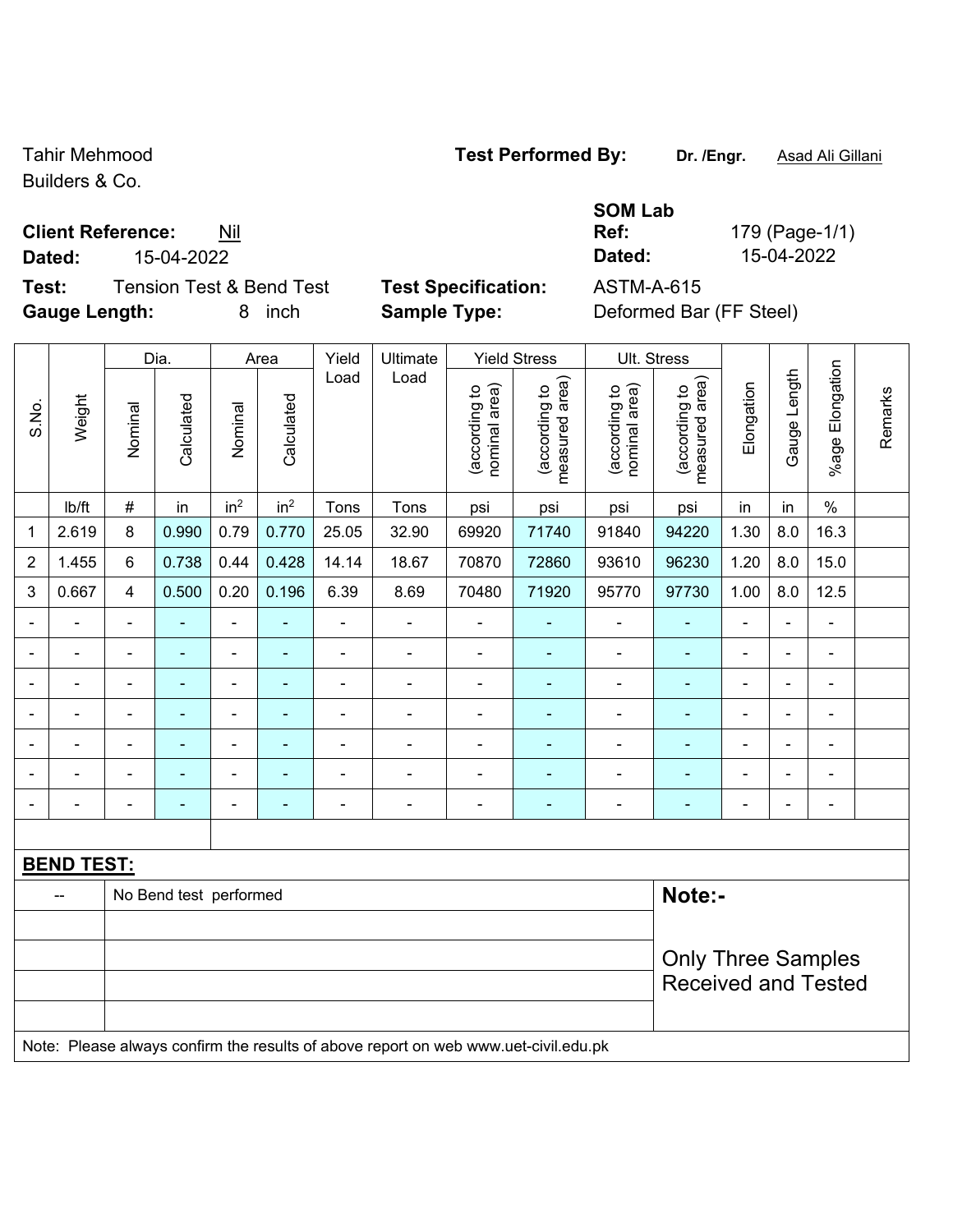Ma Desheng **Test Performed By:** Dr. /Engr. **Bilal** 

PM State Grid CEPET.(500Kv D/C Transmission Line Nokhar S/S-Lahore North S/S-Lahore)

**Client Reference:** CET/ADB-301A/SEC-II/UET-22-461 **Dated:** 15-04-2022 **Dated:** 15-04-2022

**SOM Lab Ref:** 182 (Page-1/1)

**Test:** Tension Test & Bend Test **Test Specification:** ASTM-A-615 **Gauge Length:** 8 inch **Sample Type:** Deformed Bar (Kamran Steel)

|                |                      |                                                                                             | Dia.           |                 | Area            | Yield          | Ultimate                                                                            |                                | <b>Yield Stress</b>             |                                | Ult. Stress                     |                |                          |                          |         |
|----------------|----------------------|---------------------------------------------------------------------------------------------|----------------|-----------------|-----------------|----------------|-------------------------------------------------------------------------------------|--------------------------------|---------------------------------|--------------------------------|---------------------------------|----------------|--------------------------|--------------------------|---------|
| S.No.          | Weight               | Nominal                                                                                     | Calculated     | Nominal         | Calculated      | Load           | Load                                                                                | nominal area)<br>(according to | (according to<br>measured area) | nominal area)<br>(according to | (according to<br>measured area) | Elongation     | Gauge Length             | Elongation<br>$%$ age    | Remarks |
|                | lb/ft                | $\#$                                                                                        | in             | in <sup>2</sup> | in <sup>2</sup> | Tons           | Tons                                                                                | psi                            | psi                             | psi                            | psi                             | in             | in                       | $\%$                     |         |
| 1              | 2.661                | 8                                                                                           | 0.998          | 0.79            | 0.782           | 25.30          | 34.63                                                                               | 70630                          | 71360                           | 96670                          | 97660                           | 1.20           | 8.0                      | 15.0                     |         |
| $\overline{2}$ | 2.673                | 8                                                                                           | 1.000          | 0.79            | 0.786           | 25.24          | 34.61                                                                               | 70460                          | 70820                           | 96620                          | 97110                           | 1.30           | 8.0                      | 16.3                     |         |
| 3              | 1.506                | 6                                                                                           | 0.751          | 0.44            | 0.443           | 14.19          | 19.75                                                                               | 71130                          | 70640                           | 98970                          | 98300                           | 1.30           | 8.0                      | 16.3                     |         |
| 4              | 1.503                | 6                                                                                           | 0.750          | 0.44            | 0.442           | 14.32          | 20.08                                                                               | 71790                          | 71470                           | 100660                         | 100200                          | 1.20           | 8.0                      | 15.0                     |         |
| 5              | 1.486                | 6                                                                                           | 0.746          | 0.44            | 0.437           | 13.00          | 18.96                                                                               | 65150                          | 65600                           | 95040                          | 95690                           | 1.40           | 8.0                      | 17.5                     |         |
|                |                      |                                                                                             |                |                 |                 |                | ä,                                                                                  | $\blacksquare$                 | $\blacksquare$                  |                                |                                 |                | $\overline{\phantom{0}}$ | $\overline{\phantom{0}}$ |         |
|                | $\frac{1}{2}$        | $\blacksquare$                                                                              | ÷              | ÷               |                 | $\blacksquare$ | ÷                                                                                   | $\blacksquare$                 | $\blacksquare$                  | $\blacksquare$                 | ÷                               | $\blacksquare$ | $\blacksquare$           | $\blacksquare$           |         |
|                | ÷                    | $\blacksquare$                                                                              | $\blacksquare$ | ÷               |                 |                | $\blacksquare$                                                                      | L,                             | ٠                               |                                |                                 | ä,             |                          | $\blacksquare$           |         |
|                |                      |                                                                                             |                |                 |                 |                |                                                                                     |                                |                                 |                                |                                 |                |                          | $\blacksquare$           |         |
|                |                      |                                                                                             |                |                 |                 |                |                                                                                     |                                |                                 |                                |                                 |                |                          | ۰                        |         |
|                | <b>Witnessed By:</b> |                                                                                             |                |                 |                 |                | Ibrar Ahmad (Junior Engr.NESPAK), Engr.Usama Ghafor (P.E, CET)                      |                                |                                 |                                |                                 |                |                          |                          |         |
|                | <b>BEND TEST:</b>    |                                                                                             |                |                 |                 |                |                                                                                     |                                |                                 |                                |                                 |                |                          |                          |         |
|                | # 8                  |                                                                                             |                |                 |                 |                | Sample bend through 180 degrees Satisfactorily without any crack                    |                                |                                 |                                | Note:-                          |                |                          |                          |         |
|                | #8                   |                                                                                             |                |                 |                 |                | Sample bend through 180 degrees Satisfactorily without any crack                    |                                |                                 |                                |                                 |                |                          |                          |         |
|                | #6                   | Sample bend through 180 degrees Satisfactorily without any crack<br><b>Only Ten Samples</b> |                |                 |                 |                |                                                                                     |                                |                                 |                                |                                 |                |                          |                          |         |
|                | #6                   |                                                                                             |                |                 |                 |                | Sample bend through 180 degrees Satisfactorily without any crack                    |                                |                                 |                                | <b>Received and Tested</b>      |                |                          |                          |         |
|                | #6                   | Sample bend through 180 degrees Satisfactorily without any crack                            |                |                 |                 |                |                                                                                     |                                |                                 |                                |                                 |                |                          |                          |         |
|                |                      |                                                                                             |                |                 |                 |                | Note: Please always confirm the results of above report on web www.uet-civil.edu.pk |                                |                                 |                                |                                 |                |                          |                          |         |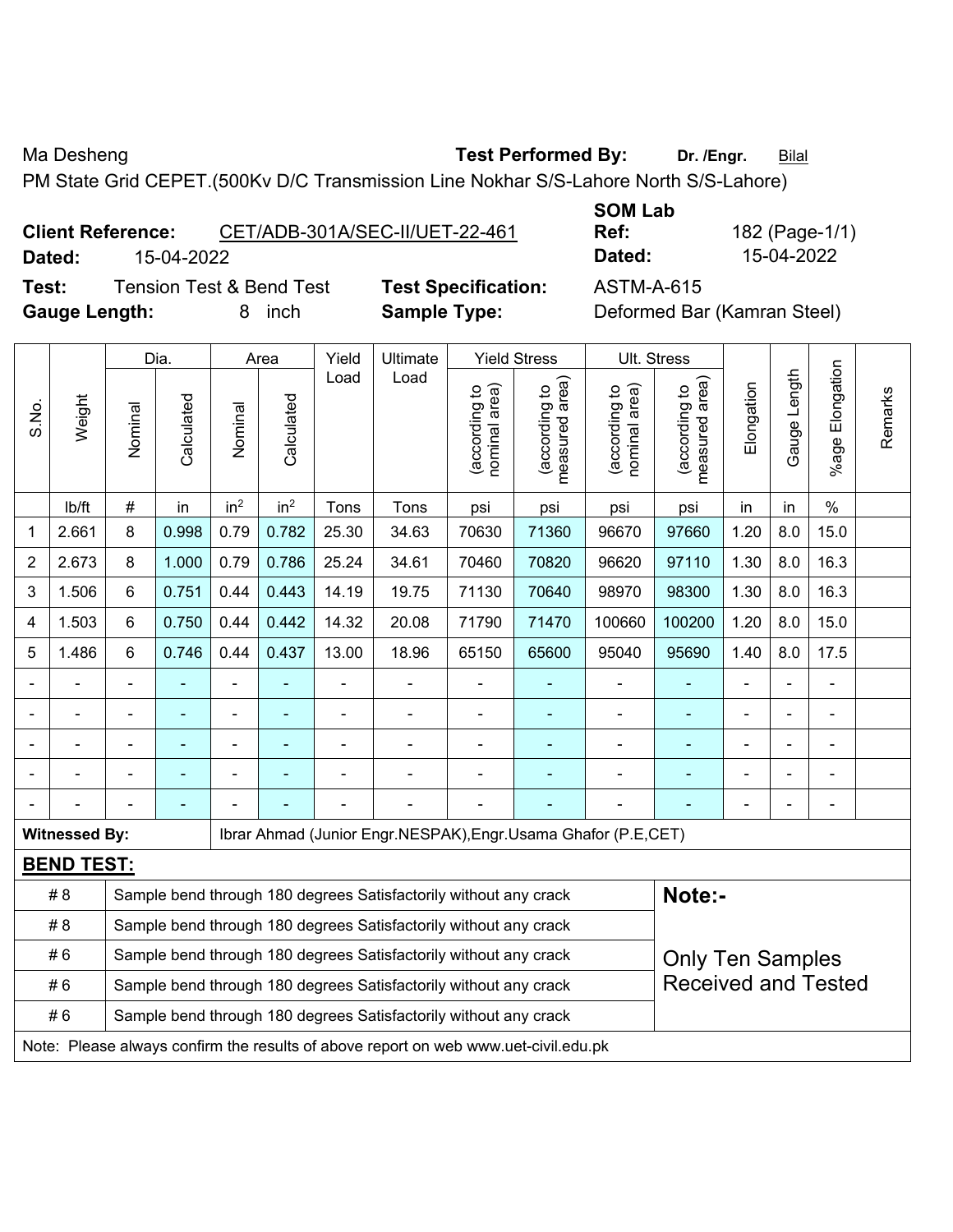Premier Developer & Builders **Test Performed By:** Dr. /Engr. **Asad Ali Gillani** 

Procurement Manager .(Lyallpur Galleria-II Near Four Season Colony Samundri Road,FSD)

| <b>Client Reference:</b><br>LG-II/015<br>14-04-2022<br>Dated:                |                                                   | <b>SOM Lab</b><br>Ref:<br>Dated:  | 183 (Page-1/1)<br>15-04-2022 |
|------------------------------------------------------------------------------|---------------------------------------------------|-----------------------------------|------------------------------|
| Test:<br><b>Tension Test &amp; Bend Test</b><br><b>Gauge Length:</b><br>inch | <b>Test Specification:</b><br><b>Sample Type:</b> | <b>ASTM-A-615</b><br>Deformed Bar |                              |

|                |                          |                          | Dia.           |                          | Area            | Yield                    | Ultimate                                                                            |                                | <b>Yield Stress</b>             |                                | Ult. Stress                                           |                          |                          |                              |         |
|----------------|--------------------------|--------------------------|----------------|--------------------------|-----------------|--------------------------|-------------------------------------------------------------------------------------|--------------------------------|---------------------------------|--------------------------------|-------------------------------------------------------|--------------------------|--------------------------|------------------------------|---------|
| S.No.          | Weight                   | Nominal                  | Calculated     | Nominal                  | Calculated      | Load                     | Load                                                                                | nominal area)<br>(according to | (according to<br>measured area) | (according to<br>nominal area) | (according to<br>measured area)                       | Elongation               | Gauge Length             | %age Elongation              | Remarks |
|                | Ib/ft                    | #                        | in             | in <sup>2</sup>          | in <sup>2</sup> | Tons                     | Tons                                                                                | psi                            | psi                             | psi                            | psi                                                   | in                       | in                       | $\%$                         |         |
| 1              | 2.650                    | 8                        | 0.996          | 0.79                     | 0.779           | 24.69                    | 34.30                                                                               | 68930                          | 69900                           | 95760                          | 97110                                                 | 1.20                     | 8.0                      | 15.0                         |         |
|                | ÷                        | $\overline{\phantom{a}}$ | $\frac{1}{2}$  | $\blacksquare$           | ÷,              | $\blacksquare$           | $\blacksquare$                                                                      | $\blacksquare$                 | ٠                               | $\overline{\phantom{a}}$       | $\blacksquare$                                        | $\blacksquare$           | ÷                        | ÷,                           |         |
|                | $\blacksquare$           | $\blacksquare$           | ۰              | $\overline{\phantom{0}}$ | $\blacksquare$  | $\overline{\phantom{a}}$ | $\blacksquare$                                                                      | $\blacksquare$                 | ٠                               | $\blacksquare$                 | $\blacksquare$                                        | $\overline{\phantom{a}}$ | $\blacksquare$           | $\overline{\phantom{a}}$     |         |
|                | ÷                        | $\blacksquare$           | $\blacksquare$ | ÷,                       |                 | $\blacksquare$           | $\blacksquare$                                                                      | L,                             | ۰                               | ÷                              | $\blacksquare$                                        | $\blacksquare$           | Ē,                       | $\blacksquare$               |         |
|                | ÷                        | $\blacksquare$           | ٠              | ÷,                       |                 | $\blacksquare$           | $\blacksquare$                                                                      | ä,                             | ۰                               | $\blacksquare$                 | $\blacksquare$                                        | $\blacksquare$           | ÷                        | $\blacksquare$               |         |
|                |                          |                          | $\blacksquare$ | ÷                        |                 |                          | $\blacksquare$                                                                      | $\blacksquare$                 |                                 | $\blacksquare$                 |                                                       |                          |                          | $\blacksquare$               |         |
|                |                          |                          | $\blacksquare$ | ÷                        |                 |                          | $\blacksquare$                                                                      | $\blacksquare$                 | $\blacksquare$                  | $\overline{a}$                 |                                                       | $\overline{\phantom{a}}$ |                          | $\blacksquare$               |         |
|                | $\blacksquare$           | $\blacksquare$           | $\blacksquare$ | ÷                        |                 |                          | $\blacksquare$                                                                      | $\blacksquare$                 |                                 | $\overline{\phantom{0}}$       | $\blacksquare$                                        | $\blacksquare$           | $\overline{\phantom{0}}$ | $\blacksquare$               |         |
|                | Ē,                       |                          | ÷              | ÷,                       |                 |                          |                                                                                     | $\blacksquare$                 |                                 | $\overline{a}$                 |                                                       | $\blacksquare$           | Ē,                       | $\qquad \qquad \blacksquare$ |         |
| $\blacksquare$ | $\overline{\phantom{0}}$ | $\blacksquare$           | ۰              | ÷                        | $\blacksquare$  | $\blacksquare$           | $\overline{\phantom{a}}$                                                            | $\blacksquare$                 | ۰                               | $\overline{\phantom{a}}$       | $\blacksquare$                                        | $\blacksquare$           | $\blacksquare$           | $\qquad \qquad \blacksquare$ |         |
|                |                          |                          |                |                          |                 |                          |                                                                                     |                                |                                 |                                |                                                       |                          |                          |                              |         |
|                | <b>BEND TEST:</b>        |                          |                |                          |                 |                          |                                                                                     |                                |                                 |                                |                                                       |                          |                          |                              |         |
|                | # 8                      |                          |                |                          |                 |                          | Sample bend through 180 degrees Satisfactorily without any crack                    |                                |                                 |                                | Note:-                                                |                          |                          |                              |         |
|                |                          |                          |                |                          |                 |                          |                                                                                     |                                |                                 |                                |                                                       |                          |                          |                              |         |
|                |                          |                          |                |                          |                 |                          |                                                                                     |                                |                                 |                                | <b>Only Two Samples</b><br><b>Received and Tested</b> |                          |                          |                              |         |
|                |                          |                          |                |                          |                 |                          | Note: Please always confirm the results of above report on web www.uet-civil.edu.pk |                                |                                 |                                |                                                       |                          |                          |                              |         |